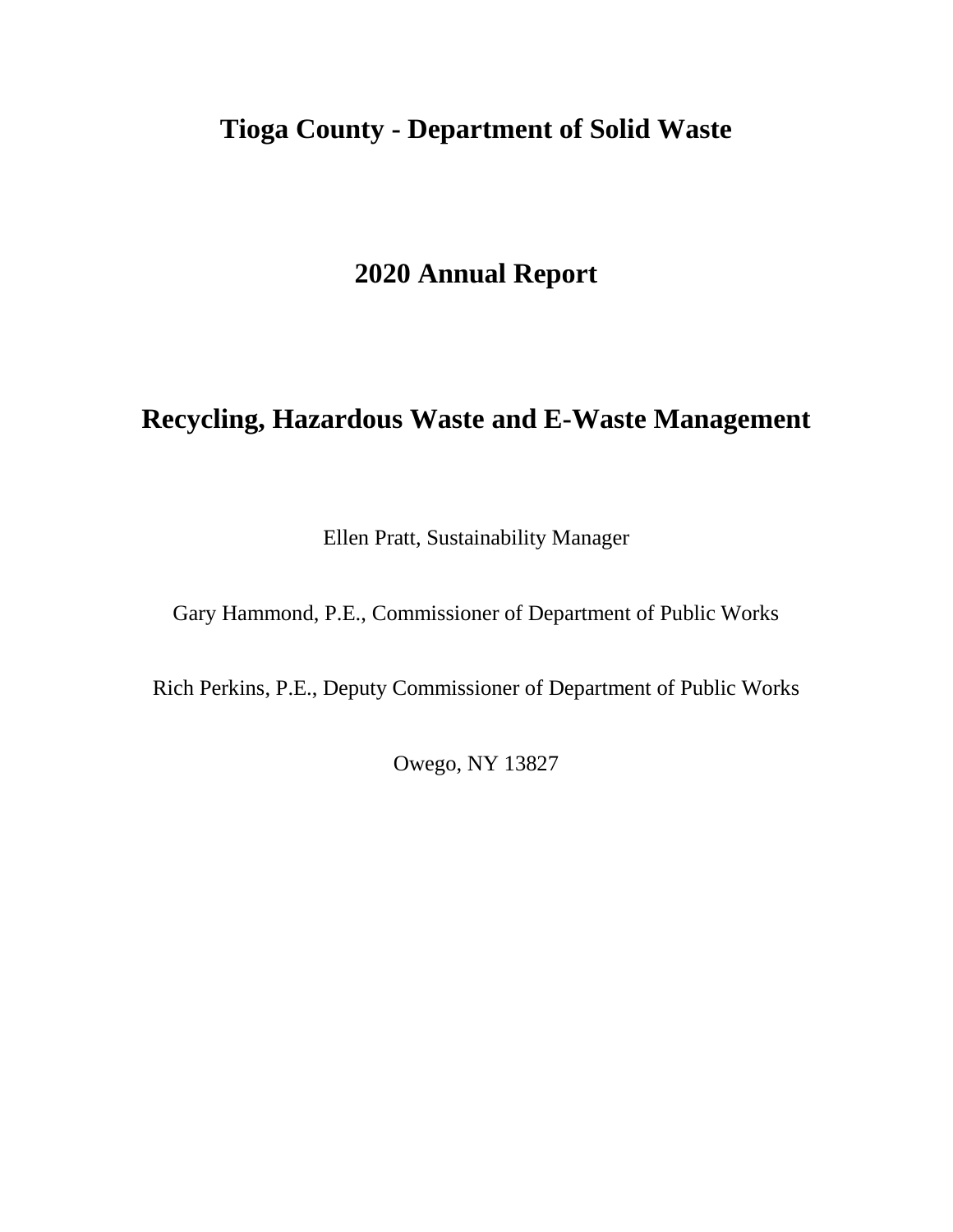## **I. Tioga County Solid Waste Department Summary**

### **A. Recycling**

The recycling tonnages were 3,475.3 and 3,565.2 for 2020 and 2019, respectively. The recycling tonnage, type and revenues are reported in Table A1. Recycling collected from the County Office Buildings is presented in Table A.2.

Tioga County has provided residents with countywide curbside recycling collection since 1992. In June of 2020, Tioga County went out to bid for this service and the lowest bid came in at more than double the current rate. Due to this rate more than doubling the current rates, the county could not increase taxes without exceeding the NYS mandated 2% tax increase rate cap. Therefore the Tioga County Legislature decided to let private enterprise provide curbside recycling and removing the recycling tax levy on the County tax bill.

Tioga County Solid Waste modified the 1992 Source Separation Local Law to reflect these changes while ensuring the County is abiding by the New York State Source Separation mandate.

### **B. Hazardous Waste**

The Tioga County Household Hazardous Waste Program went off without a hitch for the nineteenth year in a row. This program has provided a safe method for the County residents and agricultural generators to dispose of 609,533 lbs. or 305 tons of hazardous waste and electronics over the past nineteen years at an average cost of \$0.77 per pound. The electronic recycling portion of this program has recycled a total of 220,645 lbs. (110.3 tons) since its inception in 2003. Detailed information and tonnages are presented in Table B.1.

#### **C. Electronic Waste (E-Waste)**

In January of 2017, Department of Solid Waste and Taylor Garbage entered into a publicprivate partnership where Tioga County residents can drop off their electronic waste to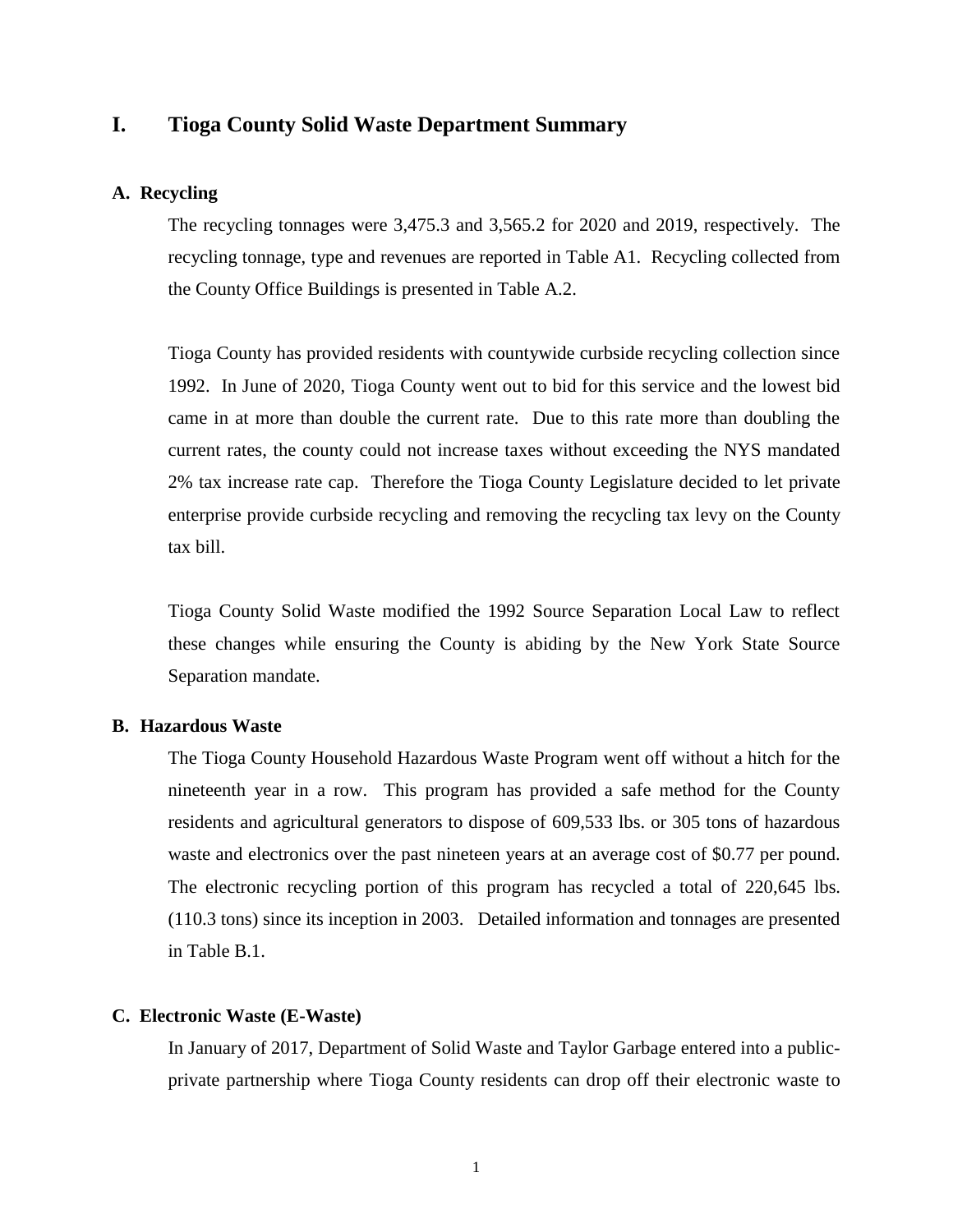Taylor Garbage's transfer station located at 352 Glen Mary Drive, Owego, NY. Unfortunately in April 2020, Taylor Garbage decided to end this partnership. Fortunately the Department of Solid Waste has an electronic waste recycling outlet for residents through their Household Hazardous Waste program.

#### **E. Revenues**

Recycling markets have experienced a sharp decline due to changing trends, particularly overseas over the past 3 years. Department of Solid Waste has not received any recycling revenues since 2018 due to these markets. The drop in commodity prices (markets) for recycling is the primary reason the bids for curbside recycling more than doubled. Tioga County Solid Waste applied for New York State Department of Environmental Conservation (DEC) grants totaling over \$44,128.06 in revenue.

### **F. Future for Department of Solid Waste**

Continue strengthening our relationship with the local municipalities and businesses focusing on beautification of the County through Reduce, Reuse, Recycle & Compost. The Department of Solid Waste will be looking for new partnerships for electronic waste drop off for residents in Tioga County and working with municipalities to hold electronic waste collection events in 2021.

Tioga County Solid Waste will be applying for New York State Department of Environmental Conservation (DEC) grants (Recycling Coordinator, Household Hazardous Waste and Electronic Waste) which will bring in over \$40,000 in revenue.